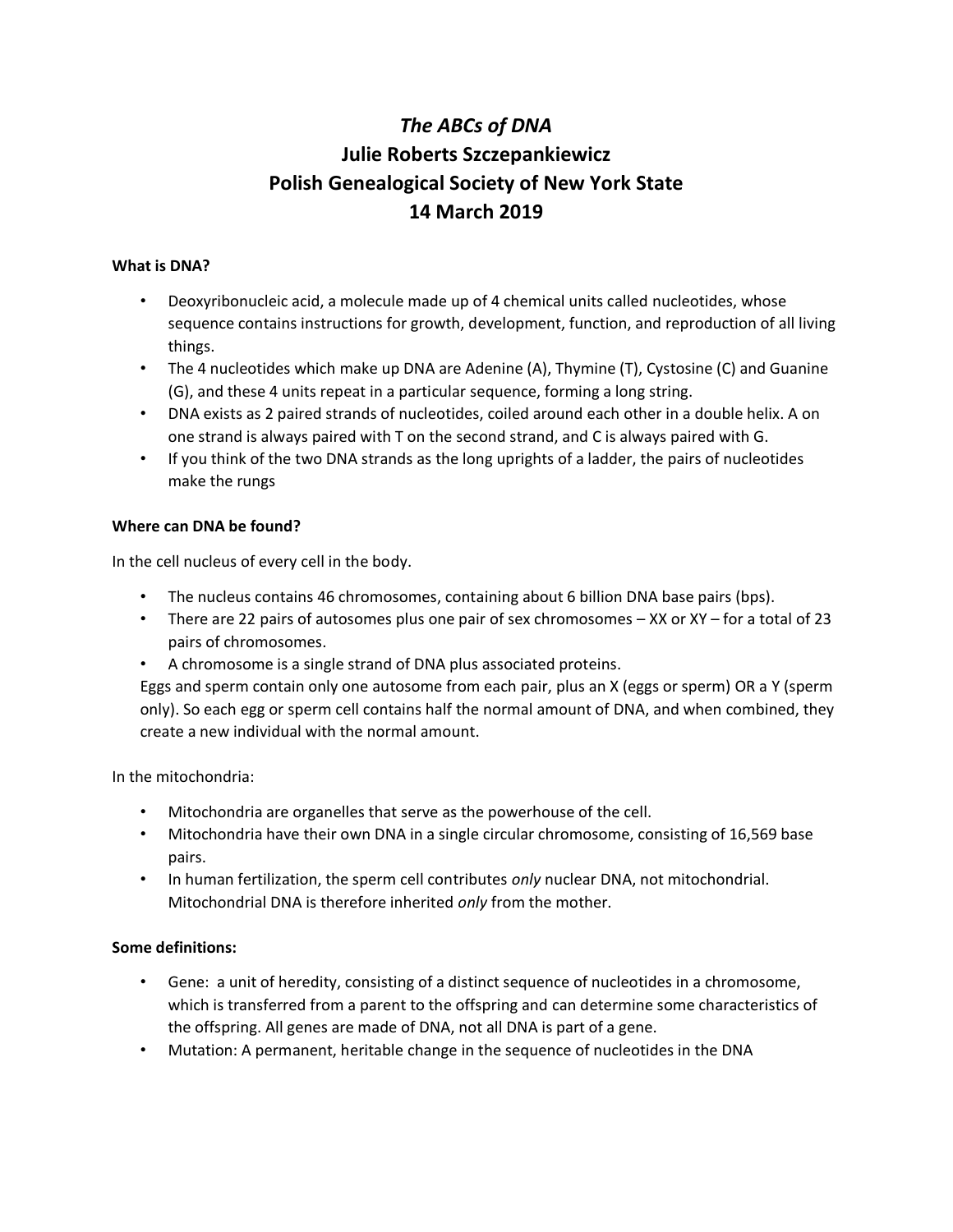- Allele: Each unique form of a single gene, which arises by mutation and is found at the same place on both chromosomes of a pair. Can also refer to unique forms of parts of DNA which are in matching locations on paired chromosomes, but not within genes.
- Single Nucleotide Polymorphism (SNP): The existence of multiple versions of a DNA sequence that vary by only one nucleotide in one location. (Example: AACT**G**CATTGAG vs. AACT**A**CATTGAG
- Centimorgan (cM): The unit in which genetic distance is measured (not a physical distance). Genetic distance concerns crossing over.

# **Types of DNA tests:**

Y-DNA test:

- Since only men have a Y chromosome, this is useful for tracing the paternal line.
- Y-DNA does not recombine, so it passes down virtually unchanged from father to son.
- Y-DNA testing will yield a particular *haplotype*, a kind of genetic profile based on existence of particular mutations at specific points in the DNA along the length of the Y chromosome. Individuals with the same haplotype form a *haplogroup*, which means they share a common ancestor at some point.

Mitochondrial DNA test (mtDNA test):

- Since mitochondria only come from the egg cell at fertilization, this can be used to trace the maternal line.
- Like Y-DNA, mitochondrial DNA does not recombine, so it passes down virtually unchanged from a mother to her children of both sexes.
- Mitochondrial DNA testing will also yield a haplotype.
- Most useful for studying population migrations. Because mitochondrial mutations happen very rarely, it's impossible to know whether two people with identical mitochondrial DNA share a common ancestor relatively recently, or thousands of years ago.

Autosomal DNA testing (atDNA test):

- Both men and women can test.
- Most useful for identifying relatively close relationships (5th cousins or closer), therefore results are relevant in genealogical time frame.
- **The real value of DNA testing lies not in the ethnicity estimates, but in the DNA matches, which allow you to confirm and extend your documentary research!**

## **Which tests are offered by which companies?**

Ancestry DNA:

- Offers atDNA testing only.
- No health information provided.

Family Tree DNA (FTDNA):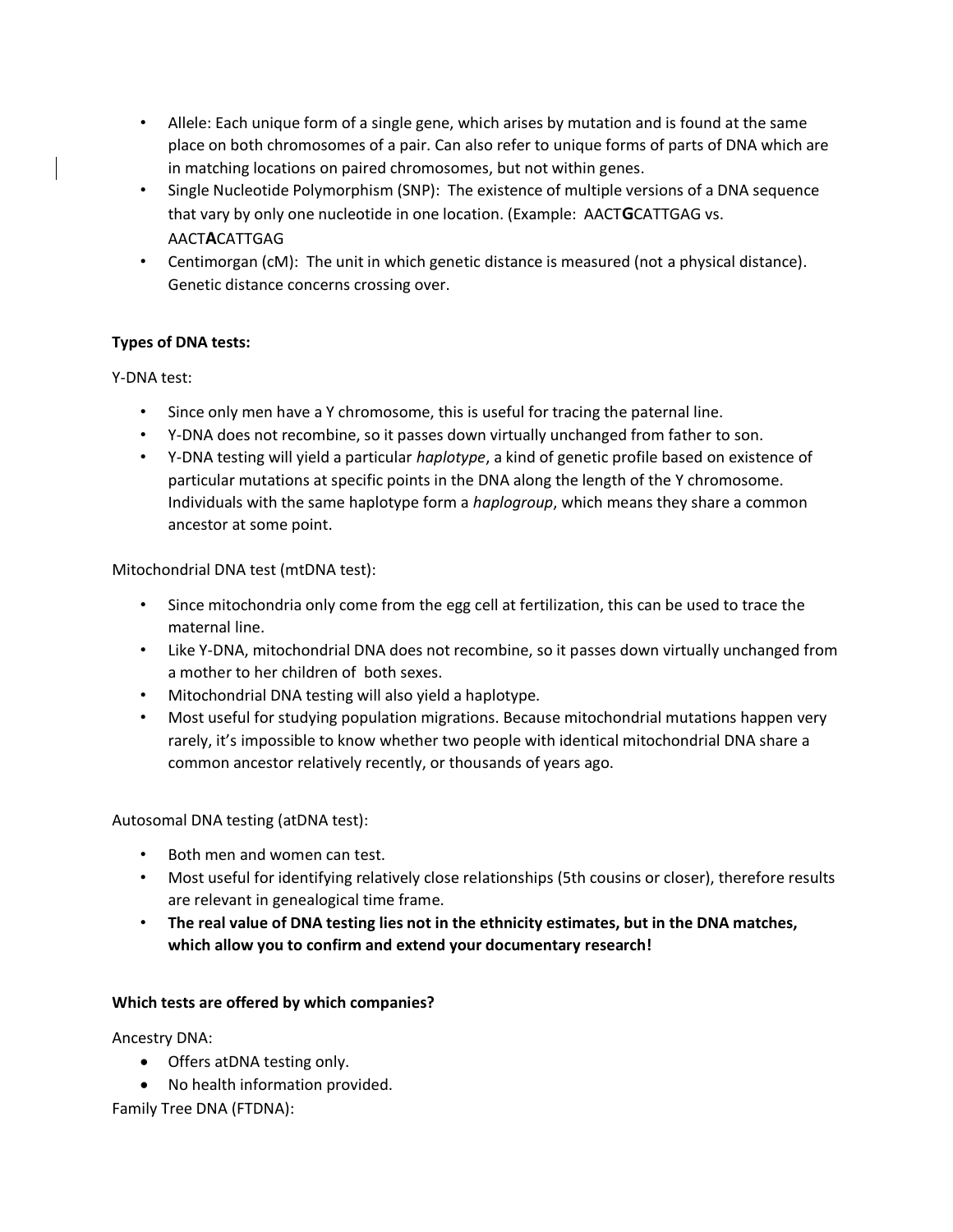- Offers Y-DNA, mtDNA, and atDNA testing.
- No health information provided.

## 23 & Me:

• Offers two packages: "Ancestry," which includes Y-DNA, mtDNA, and atDNA testing, and "Health + Ancestry" which includes all of the above plus health reports (higher price).

My Heritage:

- Offers atDNA testing only.
- No health information provided.

## Living DNA:

- Offers atDNA, mtDNA and Y-DNA testing all in the same price.
- No health information provided.
- Offers more precise ethnicity estimates for those with UK ancestry.
- Recently began to offer DNA matches.

A closer look at atDNA testing:

- SNPs occur once every 300 base pairs on average, so there are approximately 10 million SNPs in the human genome.
- DNA tests sample a small percentage of these (about 6-7%) rather than sequencing the whole sample.
- When two people share the same alleles with a number of consecutive SNPs in common, it suggests that they share a segment of DNA in common.
- If this segment is longer than a threshold set by the testing company, the test algorithm reports it as a match.
- Specific threshold criteria for defining a match are usually expressed in number of shared centimorgans and shared SNPs.

#### **Types of Matches**:

Identical by Descent (IBD):

- A segment of DNA shared by two (or more people) which has been passed down from a common ancestor.
- Generally speaking, the larger the number of centimorgans shared, the closer the relationship. These segments are what you want to focus on in your research.
- Beginners should focus on identifying relationships to closer relatives  $(4^{th}$  cousins or better) and not worry about more distant relationships. Start with matches with whom you share one or more segments that are at least 20 cM or larger.

Identical by Chance (IBC):

- Matching sequences of DNA which appear as an artifact of testing process.
- "False positives."
- These can be eliminated if a parent is available for testing, since all your DNA must come from one parent or the other. If someone matches you, but does not match either parent, the match must be IBC.
- Typically, these are small segments, less than 7 cM.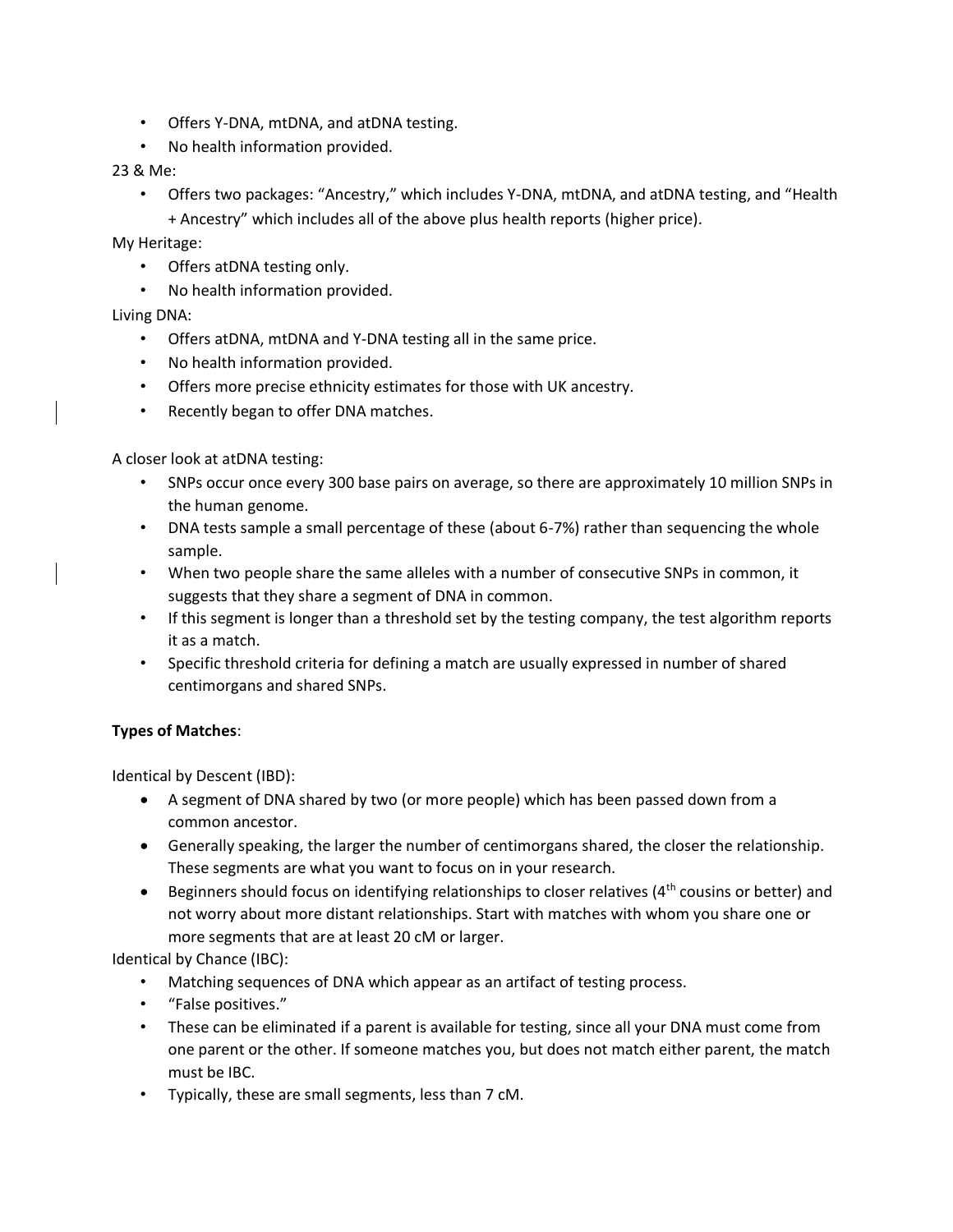Identical by Population (IBP):

- Happens when a large portion of a population group shares a particular segment of DNA.
- Segments involved can be greater than 7 cM and **are** identical by descent, but common ancestor may be too distant for identification through documentary research.
- Often happens with endogamous populations (Ashkenazi Jews, Acadians, etc.)

Genetic Recombination: The process by which offspring are produced with combinations of traits that differ from those found in either parent.

Important concepts regarding recombination ("crossing over"):

- It occurs during meiosis (the process by which egg and sperm cells are created which have half the normal number of chromosomes).
- It's not uniform throughout the genome; some areas of chromosomes exhibit more recombination than others. More crossing over is exhibited in females during meiosis than in males.
- It's why we don't inherit DNA in equal proportions from each of our ancestors.

A word about those ethnicity estimates:

- Generally considered accurate to continental level and not much more.
- Inaccuracy stems from comparison of individual samples to modern-day populations, rather than historical ones. DNA doesn't have nationality.
- Will vary between test companies.
- Be especially wary of estimates in the "trace" range.

Tips for evaluating your DNA matches:

- Build up your family tree as much as possible through documentary research!
- Evaluate closest matches first, seeking common surnames or places of origin.
- Attempt to determine how you must be related to a match by examining matches shared "in common with."
- Testing multiple relatives (oldest first) will allow you to use "in common with" more effectively to narrow the focus in determining a relationship.
- Use the Shared cM tool with Probabilities at DNA Painter (link below) to predict possible relationships between you and your match.
- Contacting matches and collaboration is the key to determining your relationships!

## **Other useful links:**

**Ethics, guidelines and standards for genetic genealogy:**  https://isogg.org/wiki/Ethics, guidelines and standards

**How to do an Ancestry DNA test without spit:**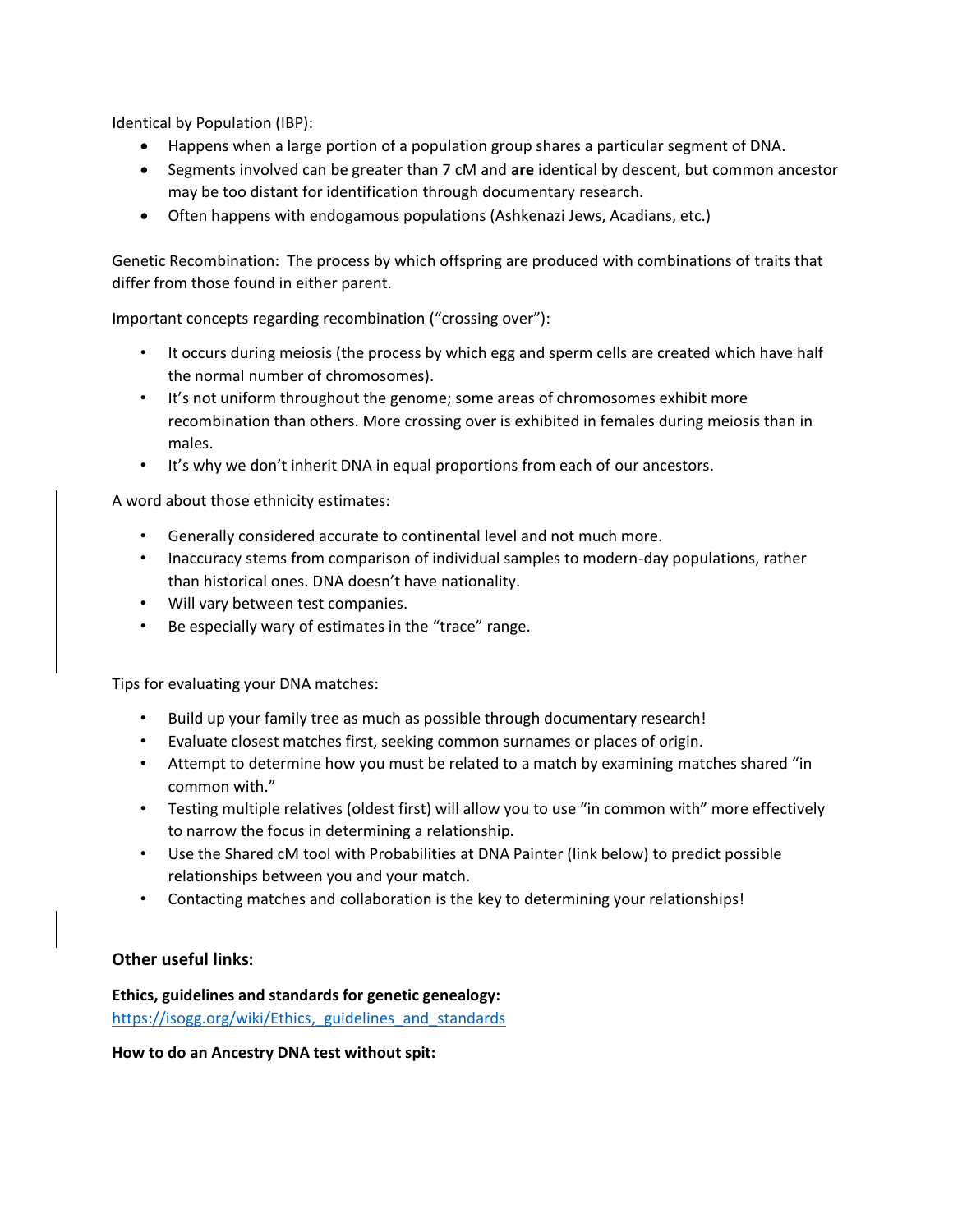<http://anotherteenmom.com/reviews/how-to-do-an-ancestrydna-test-without-spit/> (Author shares her tested method for collecting DNA via cheek swab and combining with homemade artificial saliva solution.)

**Autosomal DNA Testing Comparison Chart:**  [https://isogg.org/wiki/Autosomal\\_DNA\\_testing\\_comparison\\_chart](https://isogg.org/wiki/Autosomal_DNA_testing_comparison_chart)

**Autosomal DNA statistics:** [https://isogg.org/wiki/Autosomal\\_DNA\\_statistics](https://isogg.org/wiki/Autosomal_DNA_statistics) This article and the preceding one come from the ISOGG Wiki. ISOGG is the International Society of Genetic Genealogy and their Wiki [\(https://isogg.org/wiki/Wiki\\_Welcome\\_Page\)](https://isogg.org/wiki/Wiki_Welcome_Page) is replete with articles that are helpful for gaining a conceptual foundation for genetic genealogy. You can search by topic, and they have a whole page dedicated resources for beginners in genetic genealogy:

[https://isogg.org/wiki/Beginners%27\\_guides\\_to\\_genetic\\_genealogy](https://isogg.org/wiki/Beginners%27_guides_to_genetic_genealogy)

**GEDmatch:** <https://www.gedmatch.com/login1.php> GEDmatch offers tools for analyzing your data (such as a chromosome browser, which Ancestry lacks) and "toys" (e.g. a tool for predicting your eye color based on your DNA), and allows you to compare your DNA results with results from people who have tested with other companies.

**Promethease:** <https://promethease.com/> Promethease offers medical information based on analysis of your SNPs.

**DNA Painter:** [https://dnapainter.com](https://dnapainter.com/) Allows you to quickly and easily create color-coded chromosome maps showing which segments were inherited from different ancestors, based on data imported from matches in GEDmatch, MyHeritage, 23&Me, and FTDNA, but not Ancestry. Also offers interactive shared cM tool with probabilities.<https://dnapainter.com/tools/sharedcmv4>

#### **Some helpful articles from top genetic genealogy blogs:**

Good explanation of atDNA testing coverage using multiple relatives: <https://www.legacytree.com/blog/introduction-autosomal-dna-coverage>

On ethnicity estimates:<https://dna-explained.com/2013/10/04/ethnicity-results-true-or-not/> <http://www.legalgenealogist.com/2017/04/16/still-not-soup/>

Roberta Estes' article on phasing from her blog "DNA eXplained": [https://dna](https://dna-explained.com/2016/04/06/concepts-parental-phasing/)[explained.com/2016/04/06/concepts-parental-phasing/](https://dna-explained.com/2016/04/06/concepts-parental-phasing/)

Roberta Estes' article explaining IBD, IBC and IBP matches: [https://dna](https://dna-explained.com/2016/03/10/concepts-identical-bydescent-state-population-and-chance/)[explained.com/2016/03/10/concepts-identical-bydescent-state-population-and-chance/](https://dna-explained.com/2016/03/10/concepts-identical-bydescent-state-population-and-chance/)

Blaine Bettinger's summary of sites to which you can upload your DNA results: <https://thegeneticgenealogist.com/2013/09/22/what-else-can-i-do-with-my-dna-test-results/>